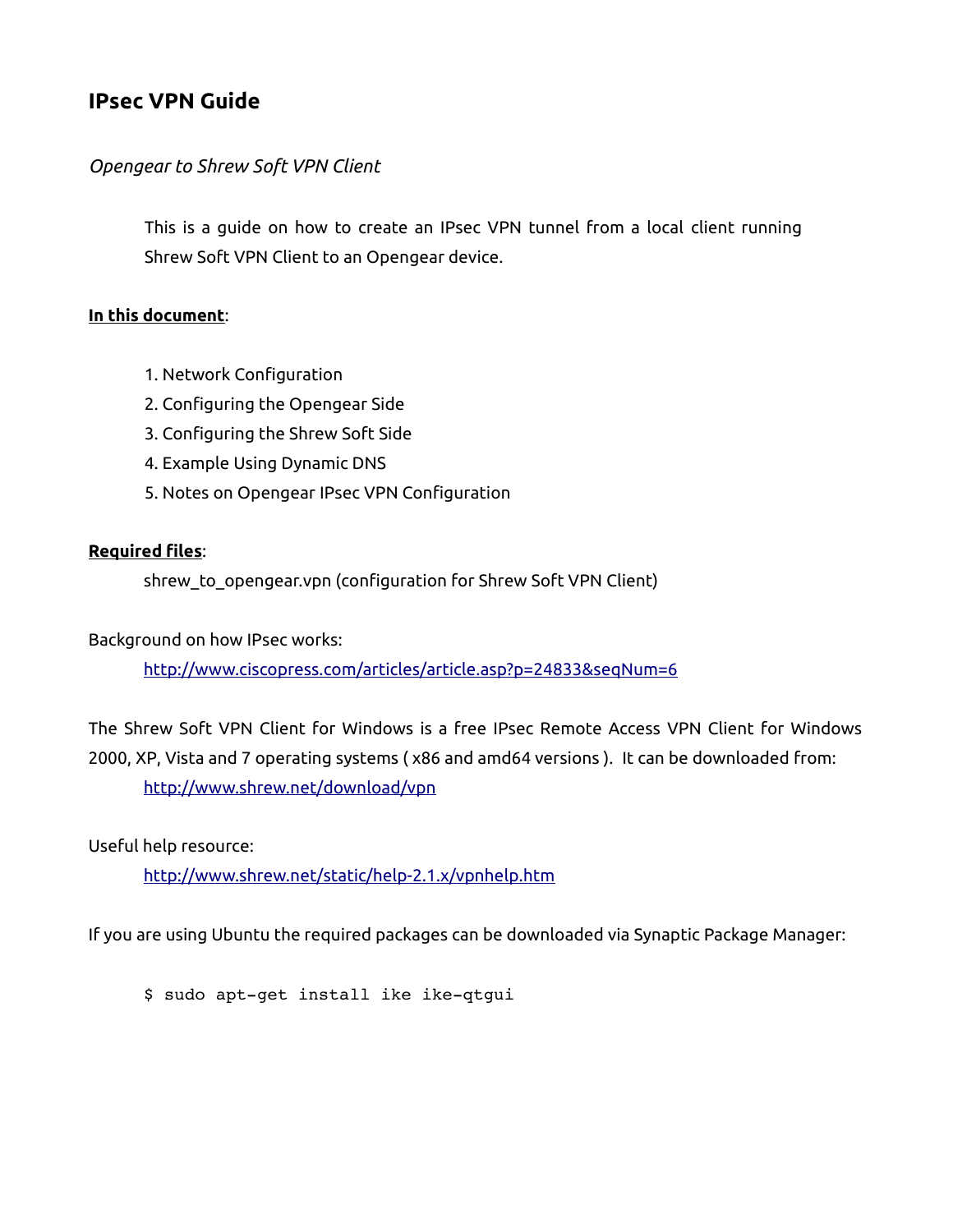### **1. Network Configuration**

In this guide the Opengear device is connected to the Internet via 3G. Instead of using the IP address assigned by the carrier, the Opengear device is configured to use dynamic DNS via dyndns. The address used is *opengeartest.dyndns.org* and is the *public address* of the Opengear device for the purposes of this guide.

In this example:

1. Opengear device ACM5002-3G Internal Cellular Modem: opengeartest.dyndns.org Network Interface: 192.168.0.80 2. Local workstation running Shrew Soft VPN Client Connected to Internet via router/modem (ADSL2+) Virtual Adapter: 192.168.46.1 (for the purposes of the VPN tunnel)



Scenario: you wish to establish a secure VPN to a remote site using an Opengear device with 3G. The IPsec VPN connection would allow you to manage any network hosts behind the Opengear eg:

- IP enabled PLC
- SCADA
- RDP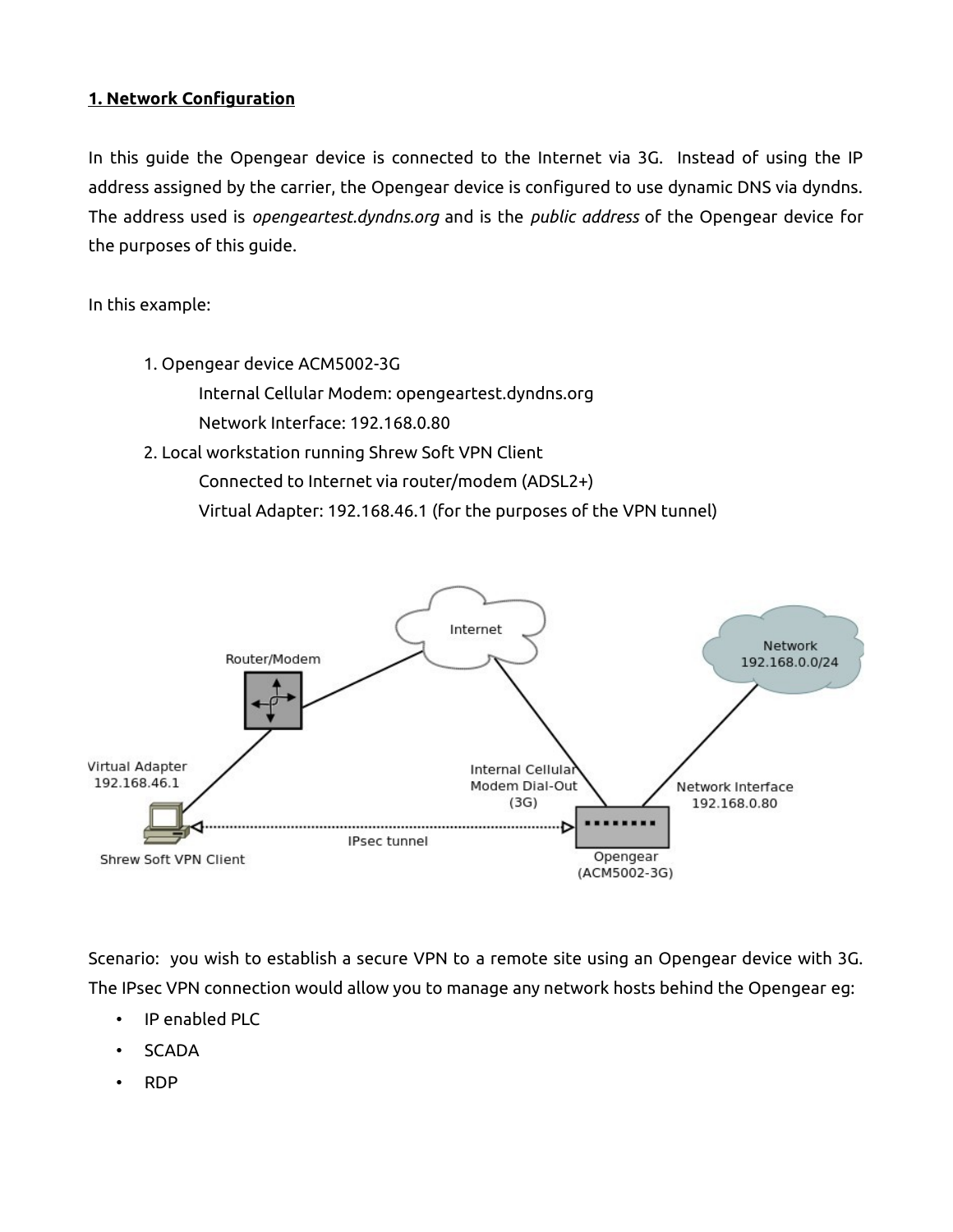## **2. Configuring the Opengear Side**

- 1. Go to the Web UI, from the navigation menu under **Serial & Network** select **IPsec VPN**, click **Add**
- 2. Enter the details as listed in the table, there is a screenshot on the following page

In this example:

- The authentication method is Pre Shared Key (PSK)
- The Opengear device is an ACM5002-3G with private network address 192.168.0.80 using dynamic DNS opengeartest.dyndns.org
- The Shrew Soft VPN Client is on virtual address 192.168.46.1

| <b>Field</b>               | <b>Opengear Device</b>   |
|----------------------------|--------------------------|
| <b>Tunnel Name</b>         | og_to_shrew              |
| Initiate Tunnel            | Nο                       |
| Authentication Method      | <b>PSK</b>               |
| <b>Shared Secret (PSK)</b> | default                  |
| Authentication Protocol    | <b>ESP</b>               |
| Aggressive Mode            | Yes                      |
| <b>IKE Proposal</b>        | Select desired algorithm |
| Left ID                    | @opengear                |
| Right ID                   | @shrew                   |
| Left Address               | leave blank              |
| <b>Right Address</b>       | leave blank              |
| Left Subnet                | 192.168.0.0/24           |
| Right Subnet               | 192.168.46.1/32          |

Replace Left Subnet with the private network address of the Opengear device.

Replace Right Subnet with the private network address of the Shrew Soft VPN Client – this should be something other than your computer's LAN IP address and specific to the tunnel connection.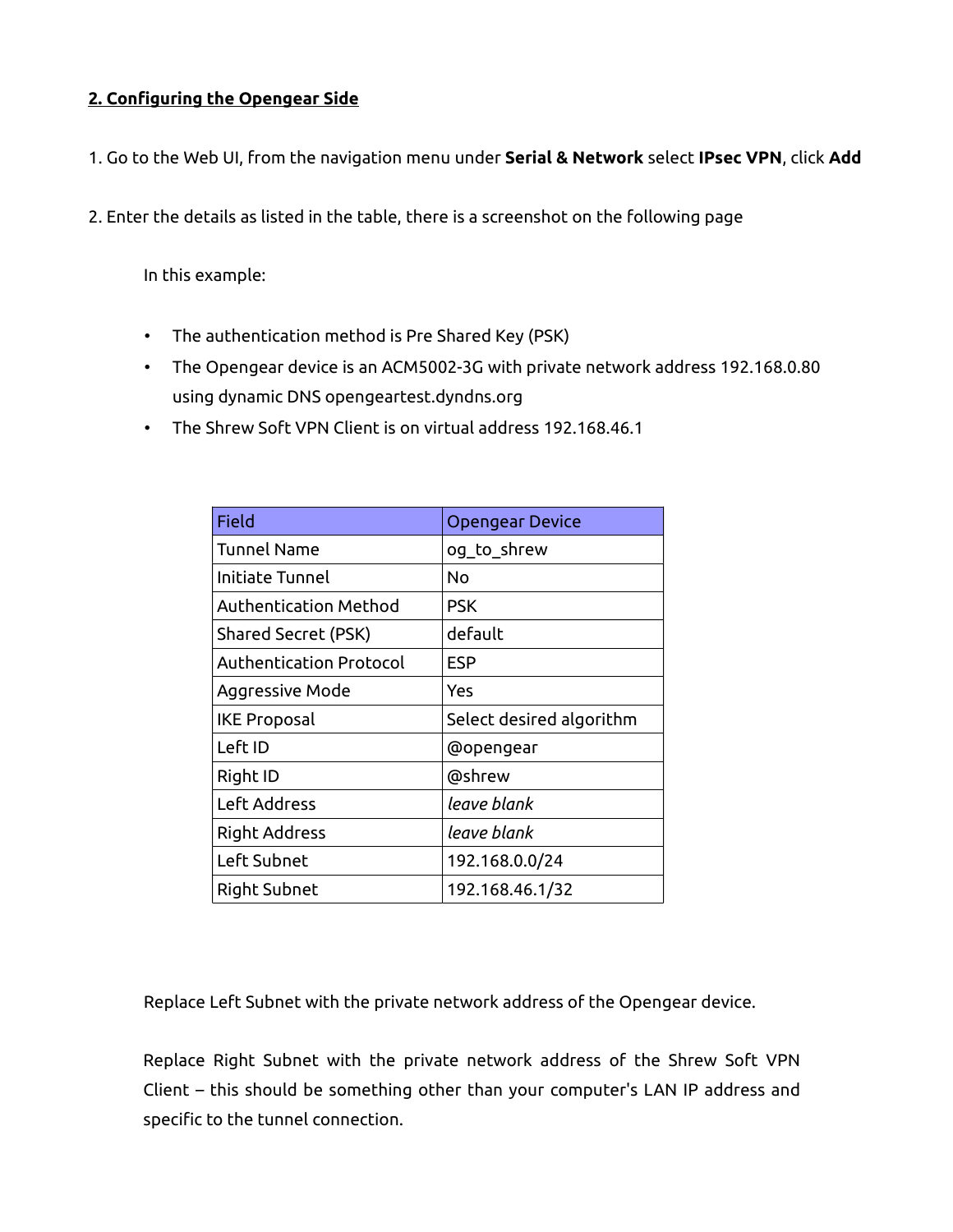## Screenshot of Opengear settings:

| <b>Edit IPsec Tunnel</b>       |                                                                                                                              |
|--------------------------------|------------------------------------------------------------------------------------------------------------------------------|
| <b>Tunnel Name</b>             | og to shrew<br>A descriptive name for the IPsec tunnel                                                                       |
| <b>Initiate Tunnel</b>         | $\Box$<br>Initiate the tunnel connection from this end                                                                       |
|                                |                                                                                                                              |
| <b>Security</b>                |                                                                                                                              |
| <b>Authentication Method</b>   | RSA digital signatures<br>Shared secret (PSK)<br>Authenticate using RSA digital signatures or a shared secret (PSK)          |
| <b>Shared Secret (PSK)</b>     | default<br>A passphrase, must match the passphrase configured at the other end of the tunnel                                 |
| <b>Authentication Protocol</b> | $@$ ESP<br>$O$ AH<br>Authenticate as part of ESP encryption or separately using the AH protocol                              |
| <b>Aggressive Mode</b>         | $\overline{\mathbf{r}}$<br>Use IKE aggressive mode to establish the tunnel, leave unchecked to use IKE main mode             |
| <b>IKE Proposal (Phase 1)</b>  | aes128-md5-modp1024 v<br>Algorithm to establish the tunnel, must be specified when using aggressive mode, in the format ciph |
| <b>Perfect Forward Secrecy</b> | ✔<br>Require perfect forward secrecy of keys                                                                                 |
| Left ID                        | @opengear<br>The identifier for this end of the tunnel, should include a fully qualified domain name preceded by @           |
| <b>Right ID</b>                | @shrew<br>The identifier for the other end of the tunnel, should include a fully qualified domain name preceded              |
| <b>Left Address</b>            | The public IP or DNS address of this end of the tunnel, leave blank to use the interface of the default                      |
| <b>Right Address</b>           | The public IP or DNS address of the other end of the tunnel, leave blank if it is dynamic                                    |
| <b>Networking</b>              |                                                                                                                              |
| <b>Left Subnet</b>             |                                                                                                                              |
|                                | 10.0.0.0/24<br>The private subnet or comma-separated list of subnets behind this end of the tunnel in CIDR notatio<br>only   |
| <b>Right Subnet</b>            | 192.168.46.1/32<br>The private subnet or comma-separated list of subnets behind the other end of the tunnel in CIDR no       |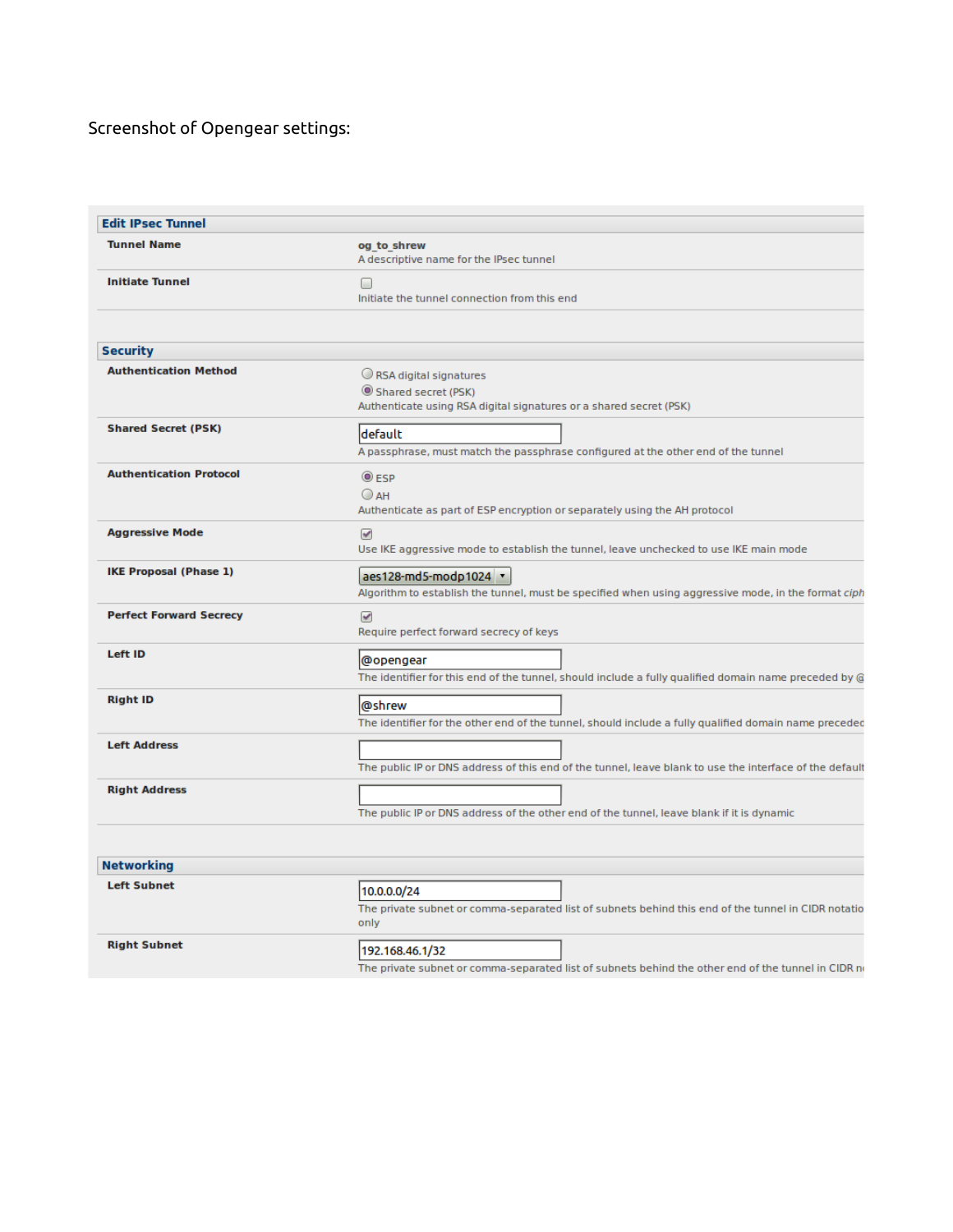## **3. Configuring the Shrew Soft Side**

1. Edit **shrew\_to\_opengear.vpn** with Notepad or similar

2. Search and replace opengear.public.address.here with the public IP address of the Opengear device.

In this example the Internet IP of the Opengear is not static and a dynamic DNS provider is used – opengeartest.dyndns.org

3. Search and replace 192.168.14.0 / 255.255.255.0 with the private network address behind the Opengear

4. Open **Shrew Access Manager**, click **File** -> **Import** and choose **shrew\_to\_opengear.vpn**

5. Click **Connect**. A new window will open up, click **Connect**.

6. Once the tunnel is working make sure you change the PSK passphrase at both ends to something secret (currently set to *default*).

"IPsec SA established tunnel mode" should be visible in the Syslog:

<84>Apr 5 23:01:56 pluto[7357]: "og\_to\_shrew"[1] 150.101.188.49 #2: STATE\_QUICK\_R2: IPsec SA established tunnel mode {ESP=>0x06c91a10 <0x9c53c62c xfrm=AES\_256-HMAC\_MD5 NATOA=none NATD=none DPD=none}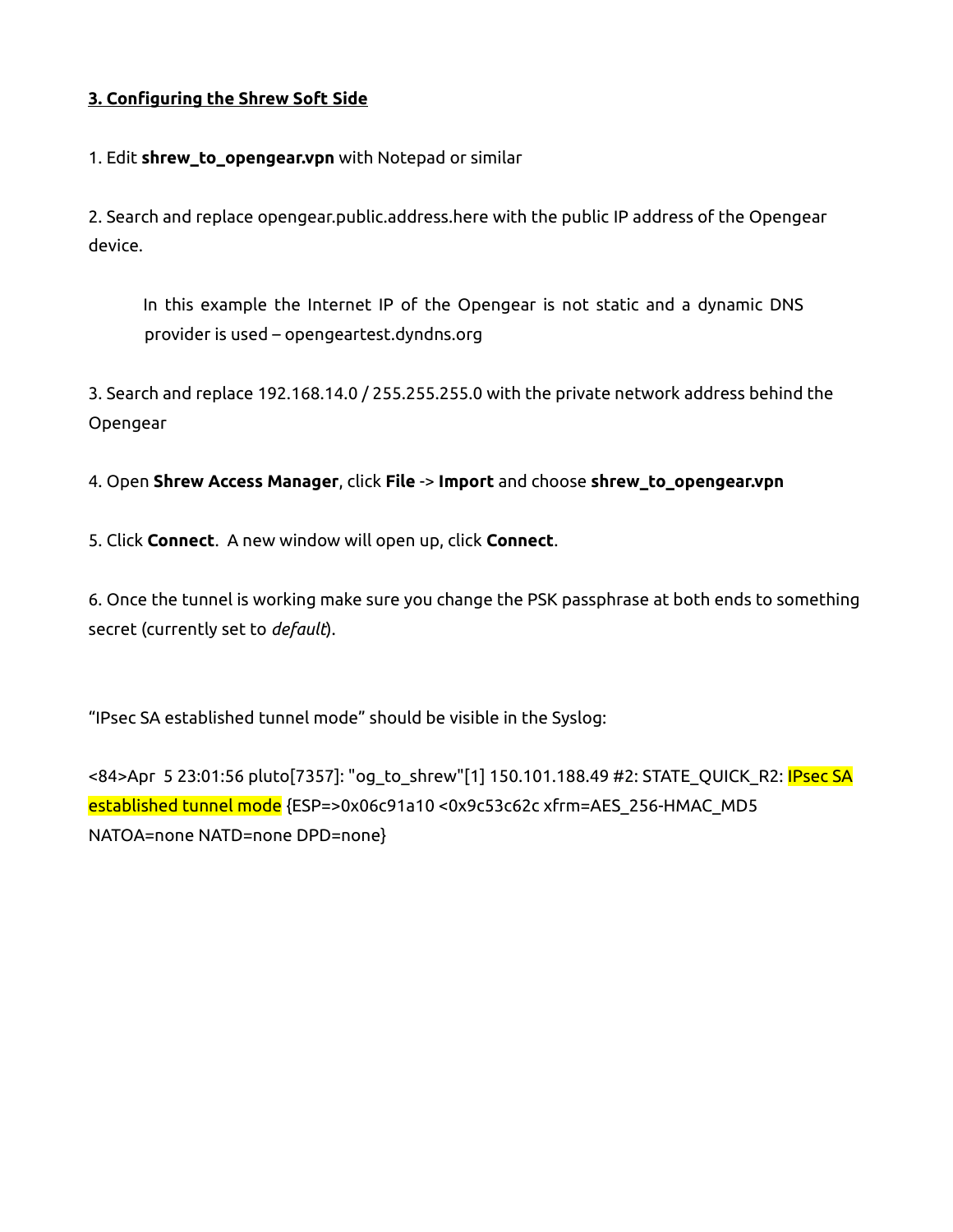# **4. Example Using Dynamic DNS**

| <b>Dynamic DNS</b>                         |                                                                                                                                 |
|--------------------------------------------|---------------------------------------------------------------------------------------------------------------------------------|
| <b>Dynamic DNS</b>                         | dyndns<br>$\pmb{\mathrm{v}}$<br>Update a DNS server when IP address is changed.                                                 |
| <b>DDNS</b> server                         | The DDNS server to push updates to.<br>The format is server address:port<br>This is used by gnudip only                         |
| <b>DDNS Hostname</b>                       | opengeartest.dyndns.org<br>The fully qualified DNS hostname assigned to this interface.                                         |
| <b>DDNS Username</b>                       | opengeartest<br>The username for the account to manage this interface.                                                          |
| <b>DDNS Password</b>                       | <br>The password for the account to manage this interface.                                                                      |
| <b>Confirm DDNS</b><br><b>Password</b>     | <br>Re-enter the password for confirmation.                                                                                     |
| <b>Maximum interval</b><br>between updates | Maximum interval between updates in days. DDNS update will be sent even if the addre<br>Defaults to 25.                         |
| <b>Minimum interval</b><br>between checks  | Minimum interval between checks for changed addresses, in seconds. Updates will still<br>address has changed. Defaults to 1800. |
| <b>Maximum attempts per</b><br>update<br>ヴ | Number of times to attempt an update before giving up. Defaults to 3.                                                           |
| <b>Apply</b>                               |                                                                                                                                 |